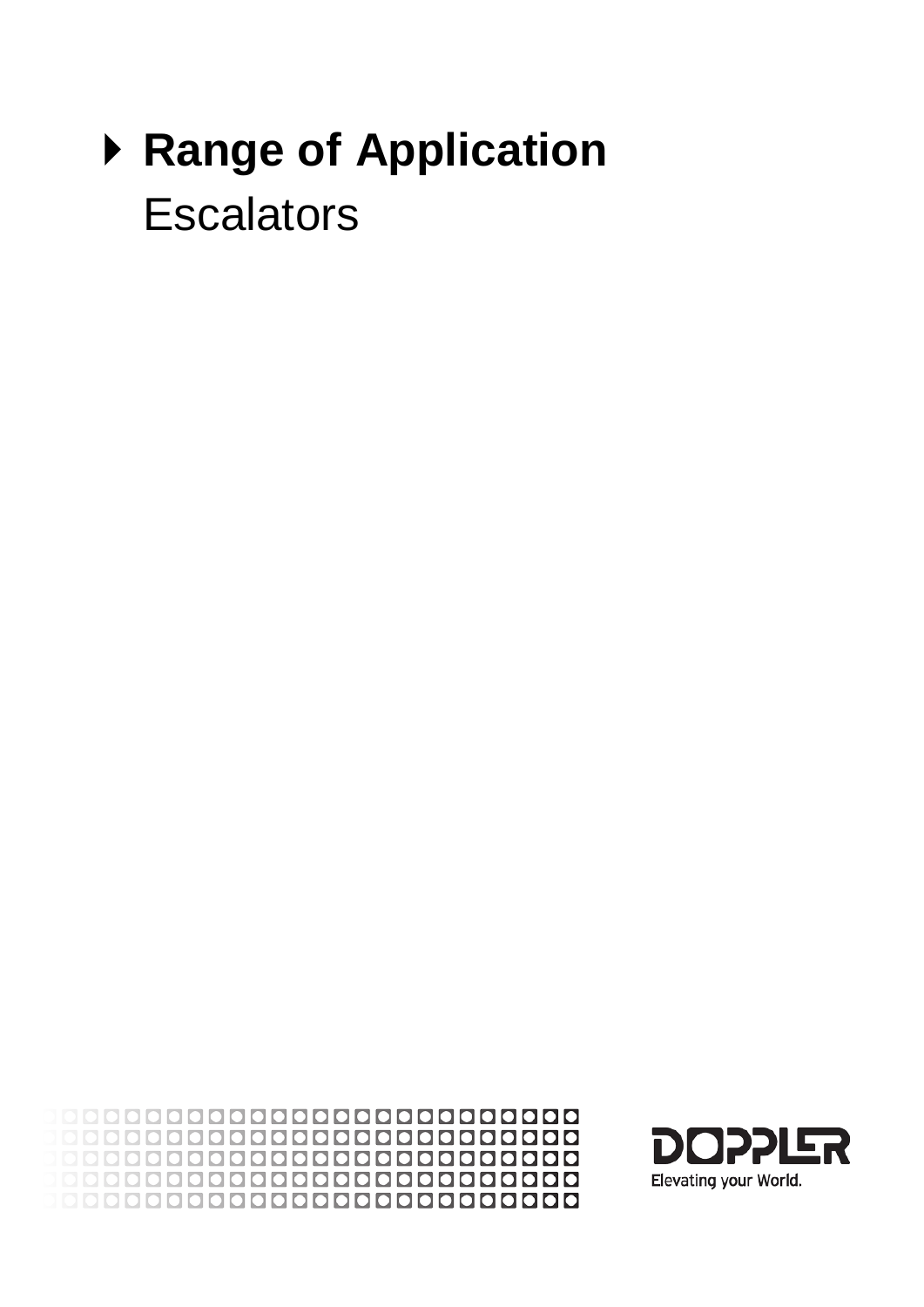## **Contents**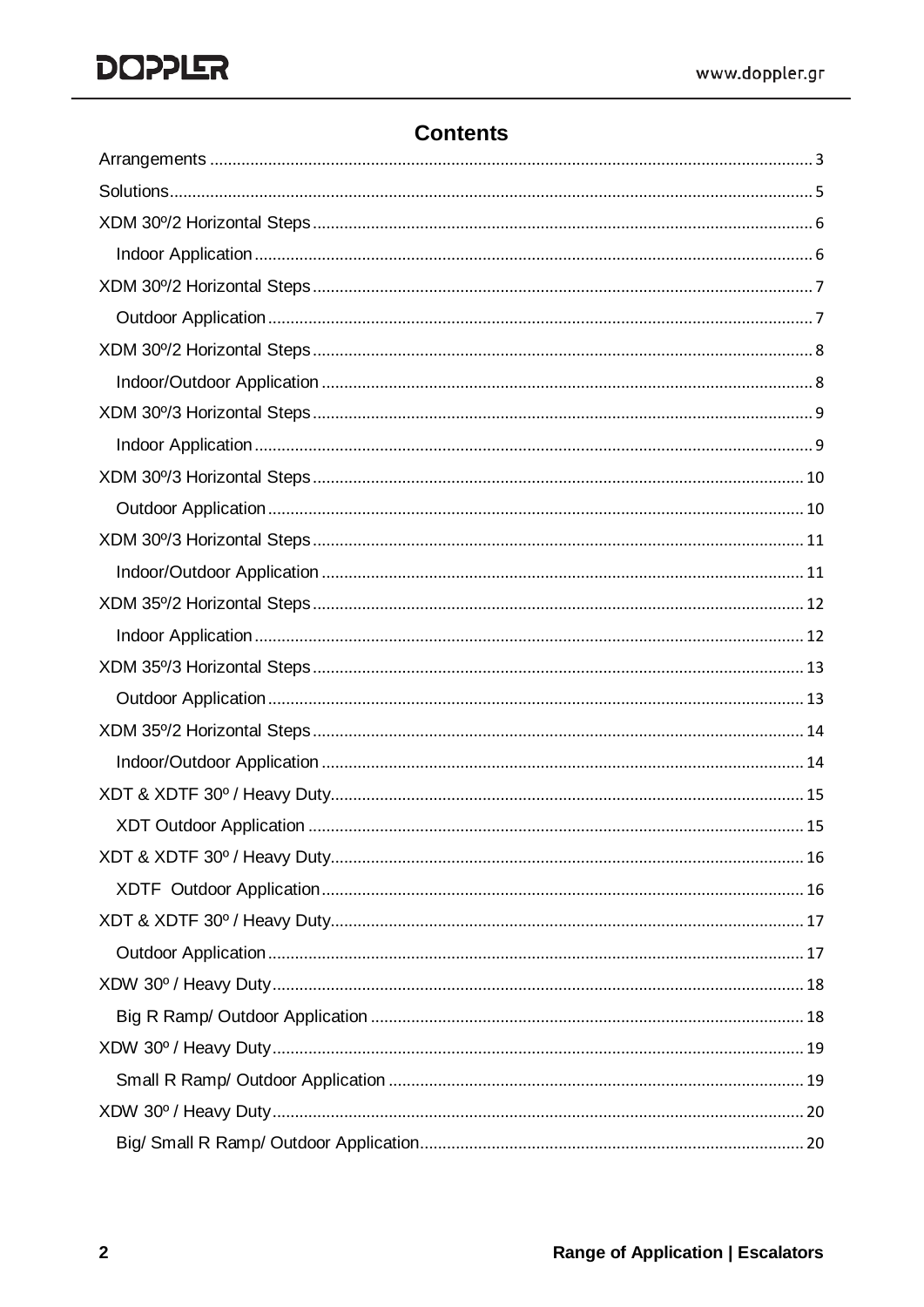#### **Arrangements**

#### **Single Unit**

<span id="page-2-0"></span>The single unit is used to link two levels. It is suitable for buildings with passenger traffic flowing mainly in one direction. Flexible adjustment to traffic flow is possible.



#### **Interrupted & Parallel ( one & two-way traffic)**

The interrupted arrangement is somewhat inconvenient for users, but advantageous for department store owners. The parallel interrupted arrangement is used mainly in department stores and public transport buildings with a heavy traffic volume. When there are three or more escalators, it should be possible to reverse the traveling direction according to the traffic flow. This arrangement is economical, since no inner lateral claddings are required.

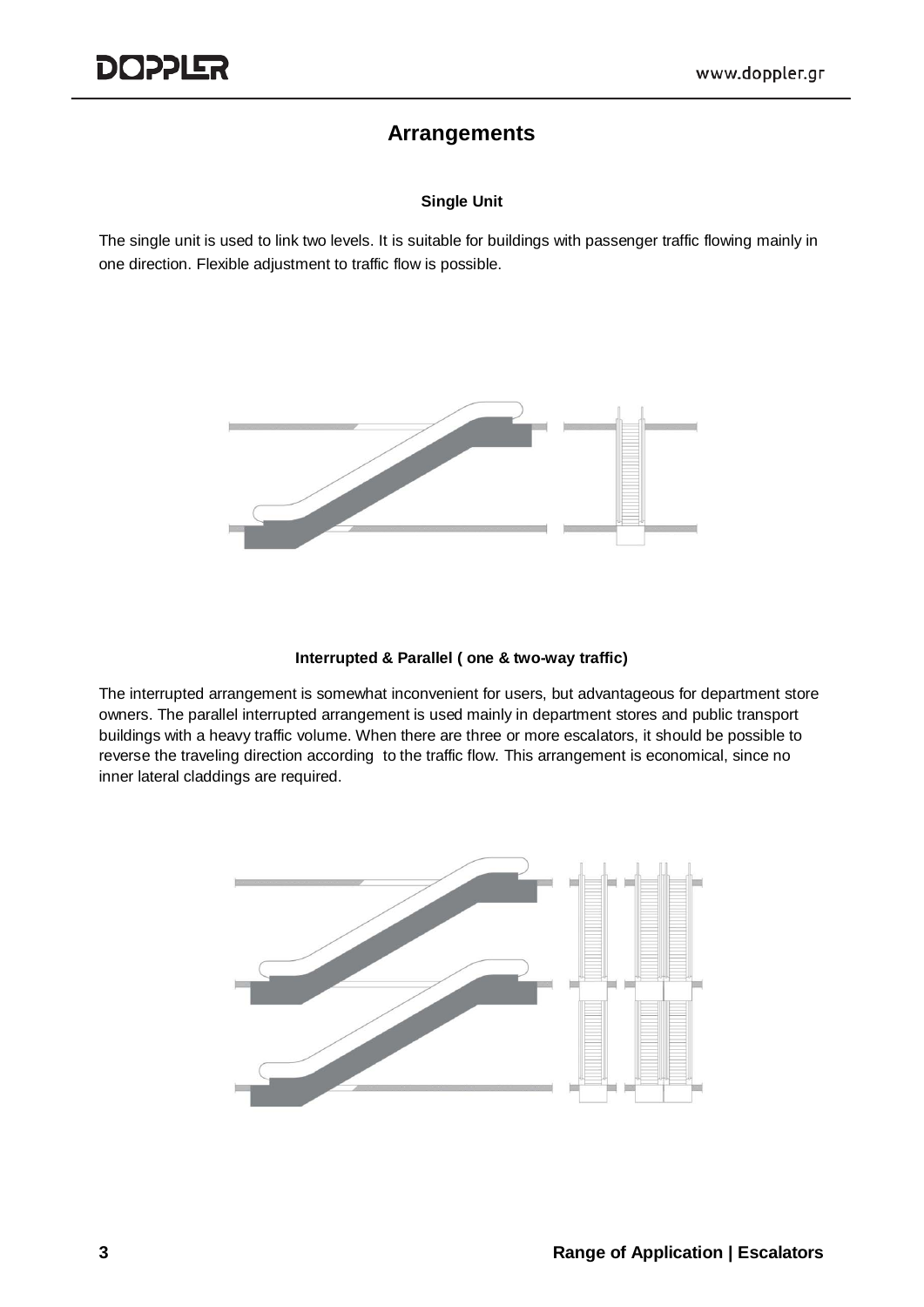#### **Continuous (one-way traffic)**

The continuous arrangement is used mainly in smaller department stores to link three sales levels. It requires more space than the interrupted arrangement.



#### **Crisscross , Continuous (two-way traffic)**

The crisscross continuous arrangement is used mainly in major department stores, public buildings and public transport buildings where transport times between several levels should be kept to a minimum.

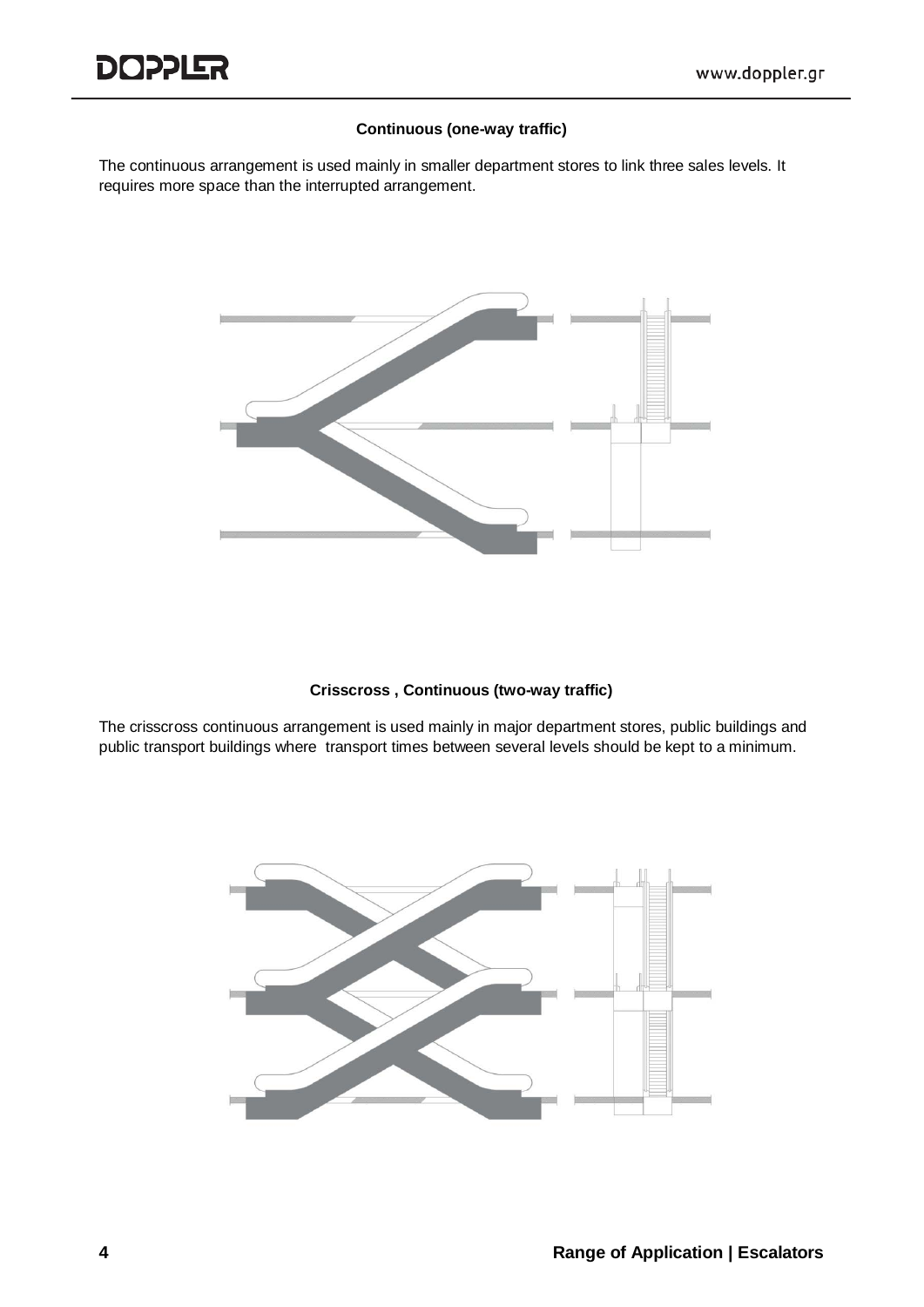

# **Solutions**

<span id="page-4-0"></span>

| <b>XFT Economical Type</b>   |  |
|------------------------------|--|
| <b>XCM Economical Type</b>   |  |
| <b>XDM Conventional Type</b> |  |
| <b>XDF</b>                   |  |

| Tvpe                        | Rise Height (m) | Rated Speed (m/s) | Step Width (mm) |
|-----------------------------|-----------------|-------------------|-----------------|
| XFT (Indoor)                | H ≤6            | 0.5               |                 |
| <b>XCM (Indoor/Outdoor)</b> | H ≤7            | 0.5/0.65          | 600/800/1000    |
| <b>XDM (Indoor/Outdoor)</b> | $H \le 7$       | 0.5/0.65          |                 |
| <b>XDF (Indoor/Outdoor)</b> | H ≤10           | 0.5/0.65          |                 |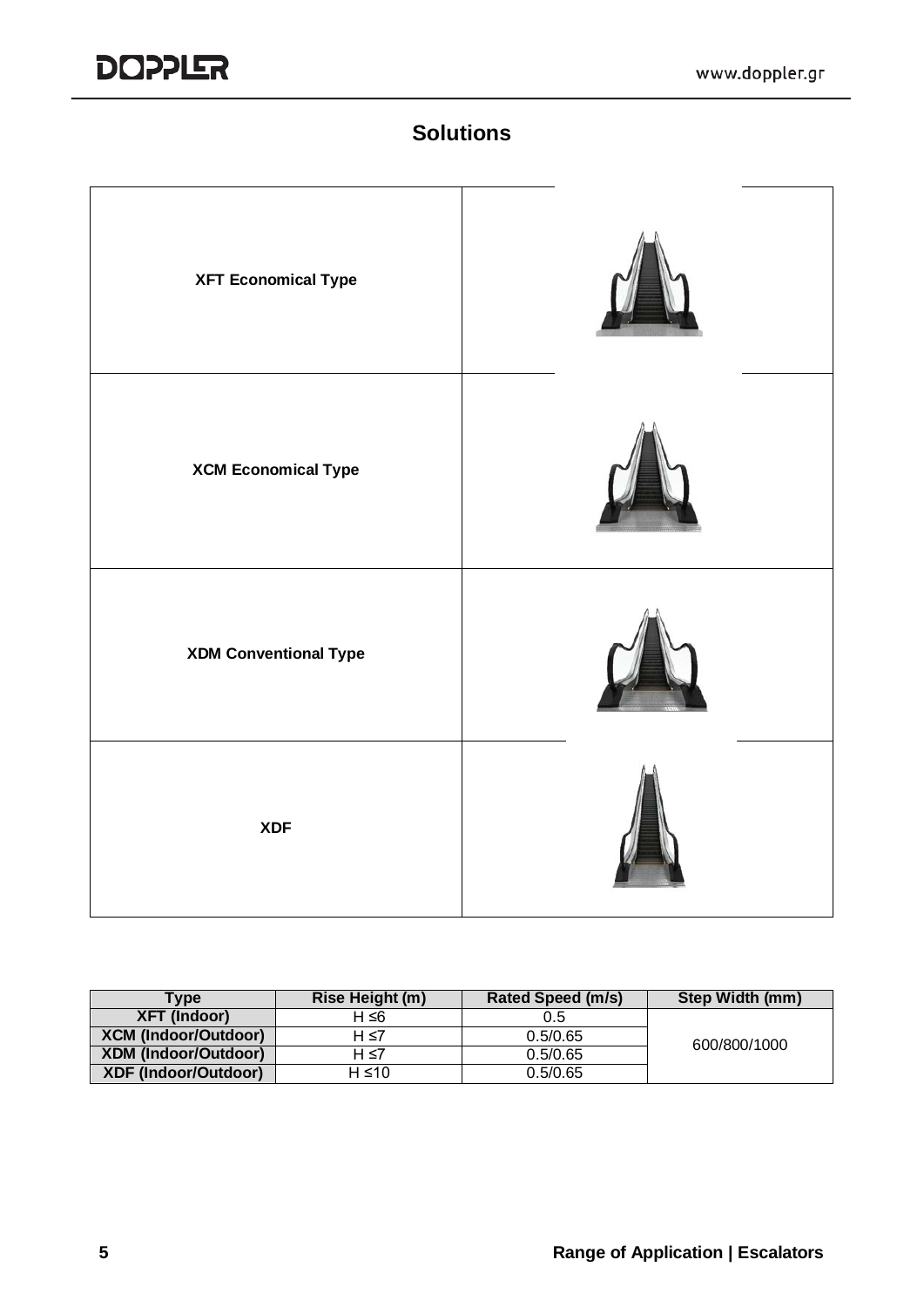## **XDM 30º/2 Horizontal Steps**

#### Indoor Application

<span id="page-5-1"></span><span id="page-5-0"></span>

|                     | <b>Rules of Extension Indoor Escalator's Upper Part</b> |        |             |               |               |  |  |
|---------------------|---------------------------------------------------------|--------|-------------|---------------|---------------|--|--|
|                     | mm                                                      | $15KW$ | <b>15KW</b> | <b>2X11KW</b> | <b>2X15KW</b> |  |  |
|                     | 600                                                     | 417    | 417         |               |               |  |  |
| <b>No Frequency</b> | 800                                                     |        |             | 500           |               |  |  |
|                     | 1000                                                    |        |             | 500           | 800           |  |  |
|                     | 600                                                     | 417    | 417         |               |               |  |  |
| <b>Frequency</b>    | 800                                                     |        | 200         | 500           |               |  |  |
|                     | 1000                                                    |        |             | 500           | 800           |  |  |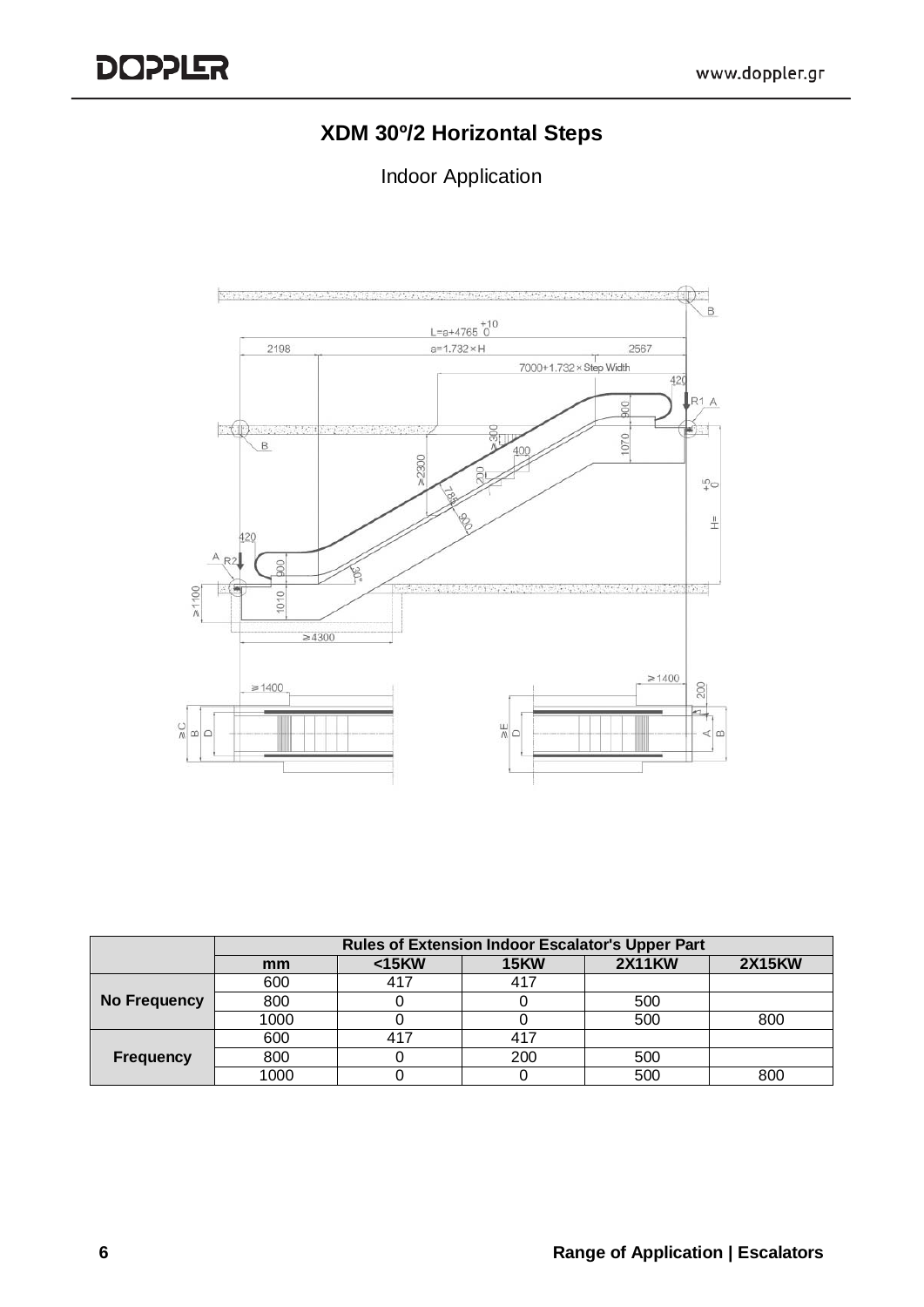## **XDM 30º/2 Horizontal Steps**

<span id="page-6-1"></span><span id="page-6-0"></span>

|                  | <b>Rules of Extension Indoor Escalator's Upper Part</b> |        |             |               |               |  |  |
|------------------|---------------------------------------------------------|--------|-------------|---------------|---------------|--|--|
|                  | Mm                                                      | $15KW$ | <b>15KW</b> | <b>2X11KW</b> | <b>2X15KW</b> |  |  |
|                  | 600                                                     | 217    | 217         |               |               |  |  |
| No Frequency     | 800                                                     |        |             | 300           |               |  |  |
|                  | 1000                                                    |        |             | 300           | 600           |  |  |
|                  | 600                                                     | 217    | 217         |               |               |  |  |
| <b>Frequency</b> | 800                                                     |        |             | 300           |               |  |  |
|                  | 1000                                                    |        |             | 300           | 600           |  |  |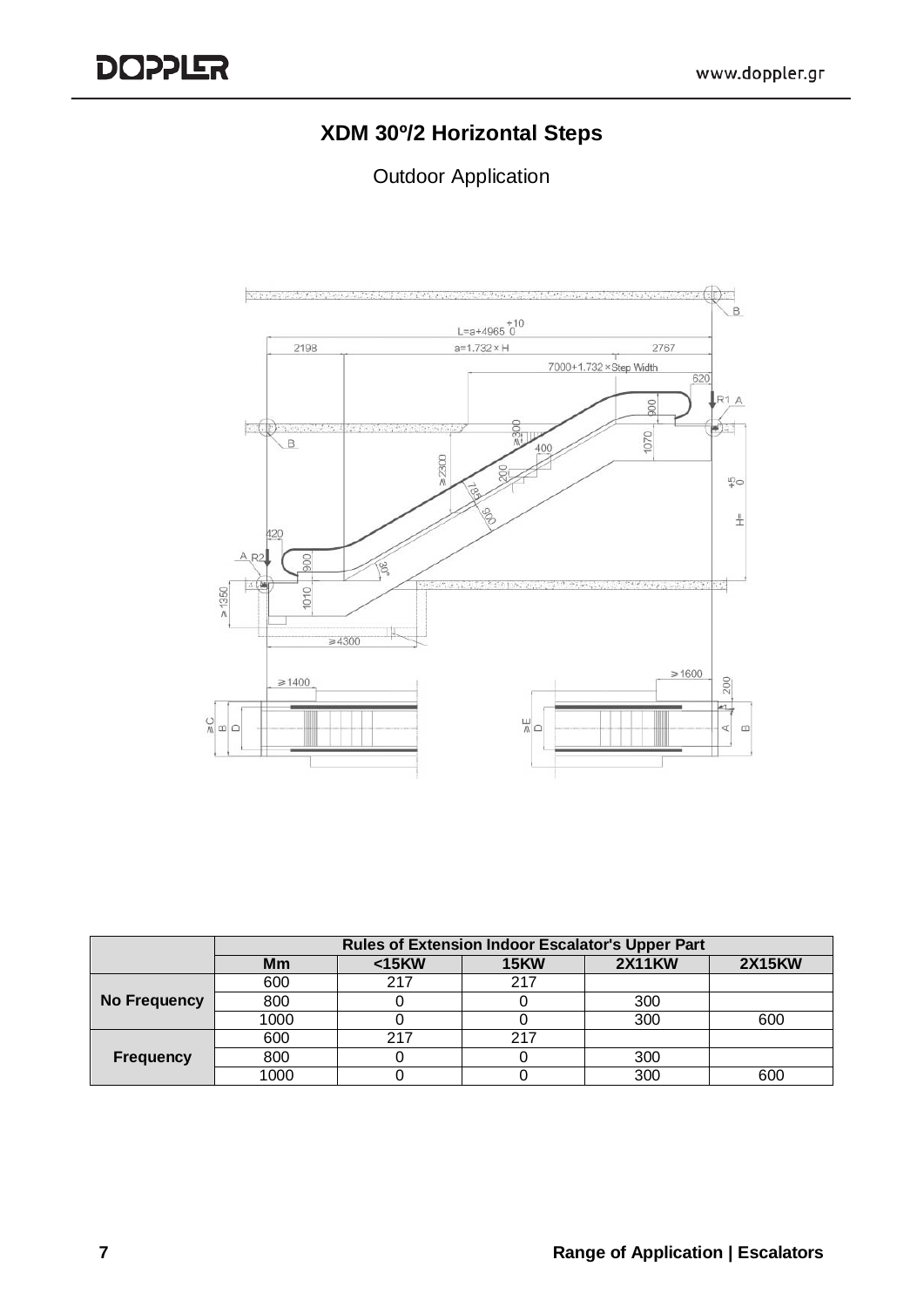#### **XDM 30º/2 Horizontal Steps**

Indoor/Outdoor Application

<span id="page-7-1"></span><span id="page-7-0"></span>

|                      | <b>Specifications</b>  |                                 |  |  |
|----------------------|------------------------|---------------------------------|--|--|
| <b>Model</b>         |                        | XDM/XCM/XFT30-600K              |  |  |
|                      |                        | XDM/XCM/XFT30-800K              |  |  |
|                      |                        | XDM/XCM/XFT30-1000K             |  |  |
|                      | <b>Speed</b>           | $0.5m$ /s                       |  |  |
| <b>Rise</b>          |                        | H<6000mm                        |  |  |
| <b>Incline</b>       |                        | $30^\circ$                      |  |  |
| <b>Supporting R1</b> |                        | ΚN                              |  |  |
|                      | <b>Supporting R2</b>   | ΚN                              |  |  |
| Weight               |                        | ΚN                              |  |  |
| <b>Power</b>         | <b>Power Supply</b>    | Three-phase AC 380V 50HZ        |  |  |
|                      | <b>Lighting Supply</b> | Single-phase AC power 220V 50HZ |  |  |

| <b>Standard Specifications &amp; Dimensions</b> |              |                 |                 |                  |  |  |
|-------------------------------------------------|--------------|-----------------|-----------------|------------------|--|--|
|                                                 | <b>Model</b> | <b>XDM-600K</b> | <b>XDM-800K</b> | <b>XDM-1000K</b> |  |  |
| <b>Step Width</b>                               |              | 600             | 800             | 1000             |  |  |
| <b>Decoration Width</b>                         | B            | 1140            | 1340            | 1540             |  |  |
| <b>Opening Width</b>                            |              | 1200            | 1400            | 1600             |  |  |
| <b>Handrail Gap</b>                             |              | 838             | 1038            | 1238             |  |  |
| <b>Opening Width</b>                            |              | 1778            | 1978            | 2178             |  |  |

| Power Meter (Step width 1000mm, speed 0.5m/s) |             |             |  |  |  |
|-----------------------------------------------|-------------|-------------|--|--|--|
| 5.5KW                                         | 8KW         | <b>11KW</b> |  |  |  |
| 1.5m≤H≤3.2m                                   | 3.2m≤H≤4.8m | 4.8m≤H≤6.0m |  |  |  |

| <b>Reacting Force</b> |                       |                   |                       |               |  |  |
|-----------------------|-----------------------|-------------------|-----------------------|---------------|--|--|
| <b>Step Width</b>     | 600                   | 800               | 1000                  | <b>Remark</b> |  |  |
| <b>R1 (KN)</b>        | $3.5 \times L + 15.5$ | $4 \times L + 17$ | $4.5 \times L + 18.5$ | L unit to $m$ |  |  |
| <b>R2 (KN)</b>        | $3.5 \times L + 10$   | $4 \times 1 + 11$ | $4.5 \times L + 11.5$ |               |  |  |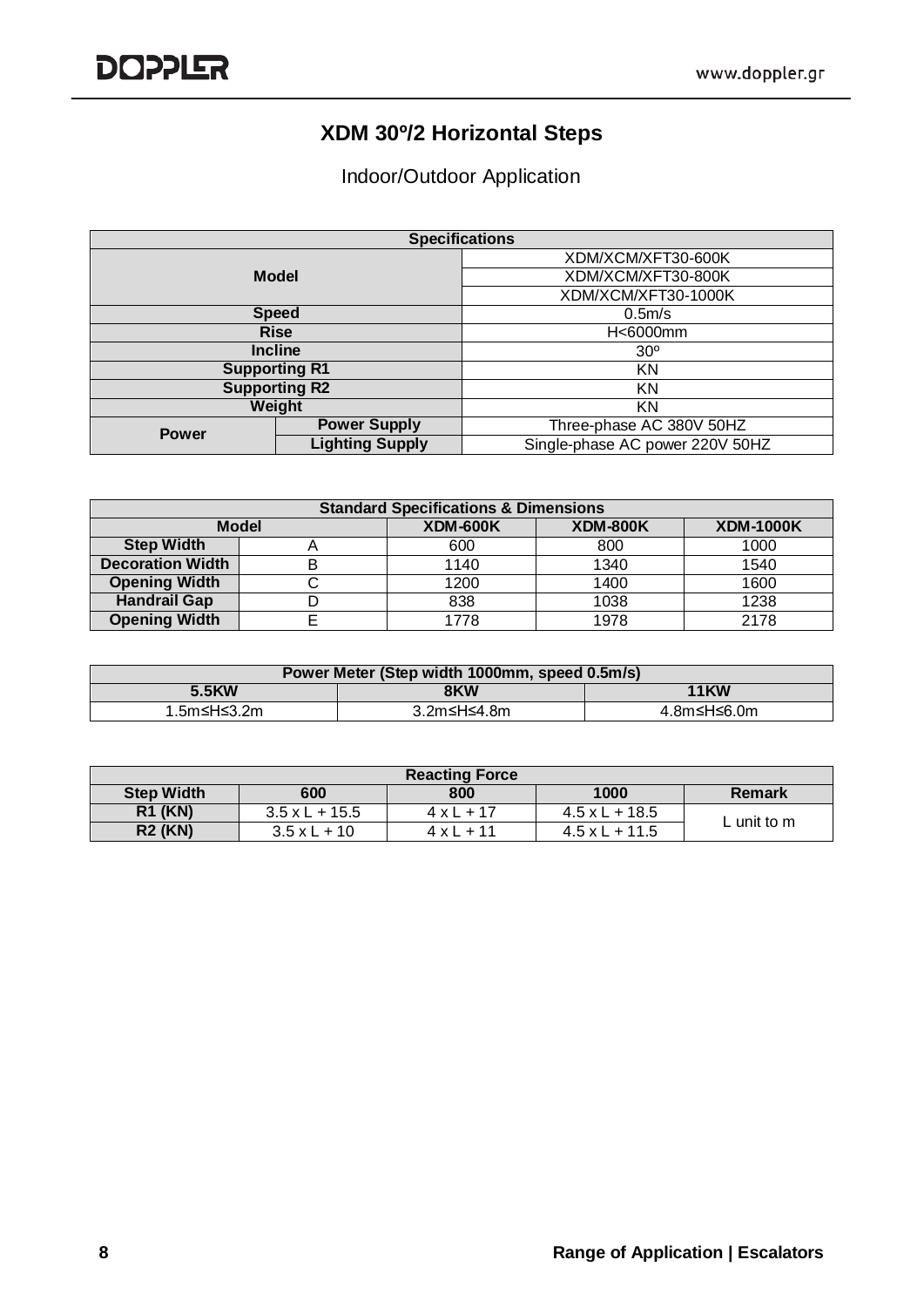#### **XDM 30º/3 Horizontal Steps**

#### Indoor Application

<span id="page-8-1"></span><span id="page-8-0"></span>

|                  | <b>Rules of Extension Indoor Escalator's Upper Part</b> |        |             |               |               |  |
|------------------|---------------------------------------------------------|--------|-------------|---------------|---------------|--|
|                  | mm                                                      | $15KW$ | <b>15KW</b> | <b>2X11KW</b> | <b>2X15KW</b> |  |
|                  | 600                                                     | 417    | 417         |               |               |  |
| No Frequency     | 800                                                     |        |             | 500           |               |  |
|                  | 1000                                                    |        |             | 500           | 800           |  |
|                  | 600                                                     | 417    | 417         |               |               |  |
| <b>Frequency</b> | 800                                                     |        | 200         | 500           |               |  |
|                  | 1000                                                    |        |             | 500           | 800           |  |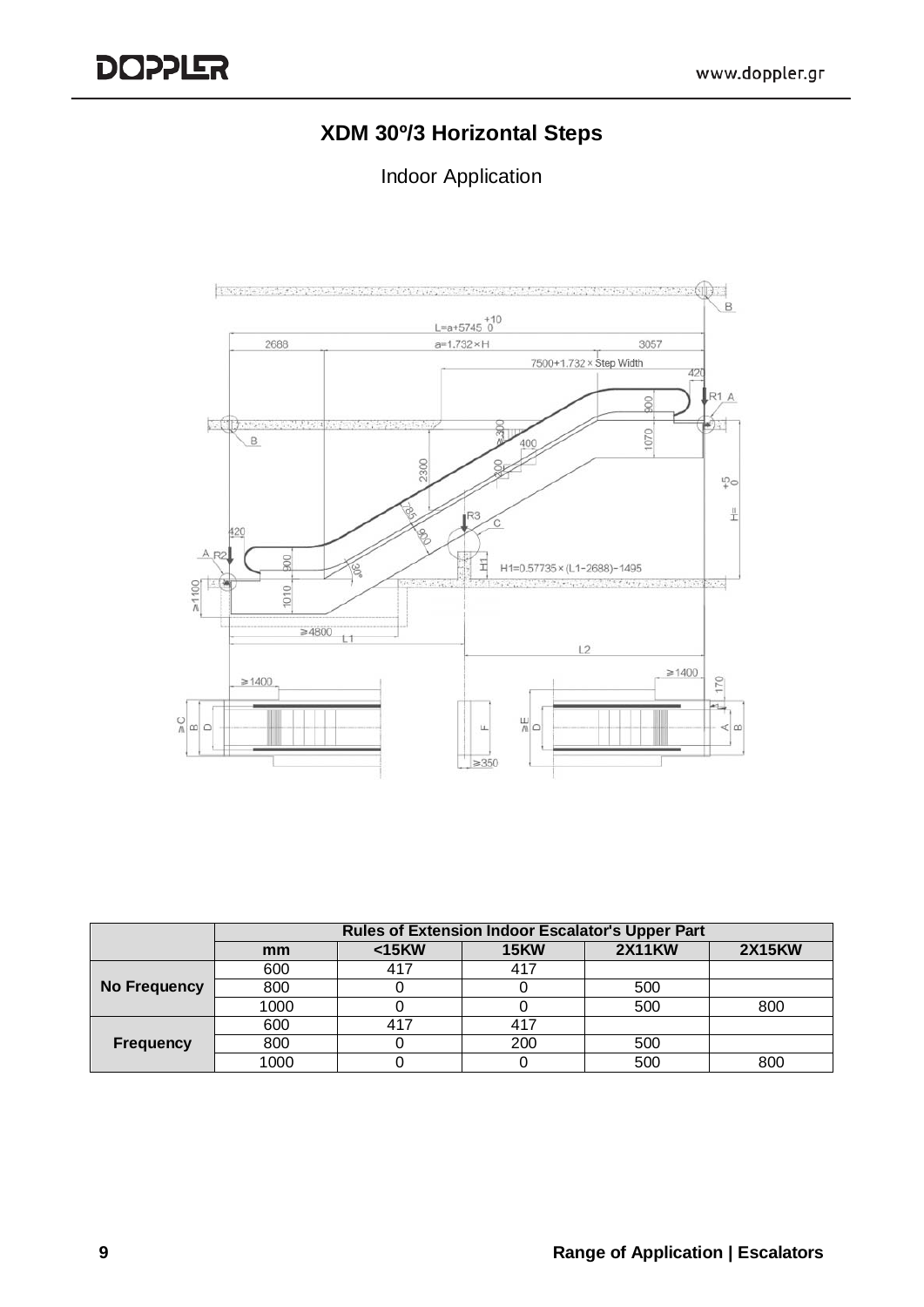#### **XDM 30º/3 Horizontal Steps**

<span id="page-9-1"></span><span id="page-9-0"></span>

|                     | <b>Rules of Extension Indoor Escalator's Upper Part</b> |        |             |               |               |  |  |
|---------------------|---------------------------------------------------------|--------|-------------|---------------|---------------|--|--|
|                     | Mm                                                      | $15KW$ | <b>15KW</b> | <b>2X11KW</b> | <b>2X15KW</b> |  |  |
|                     | 600                                                     | 217    | 217         |               |               |  |  |
| <b>No Frequency</b> | 800                                                     |        |             | 300           |               |  |  |
|                     | 1000                                                    |        |             | 300           | 600           |  |  |
|                     | 600                                                     | 217    | 217         |               |               |  |  |
| <b>Frequency</b>    | 800                                                     |        |             | 300           |               |  |  |
|                     | 1000                                                    |        |             | 300           | 600           |  |  |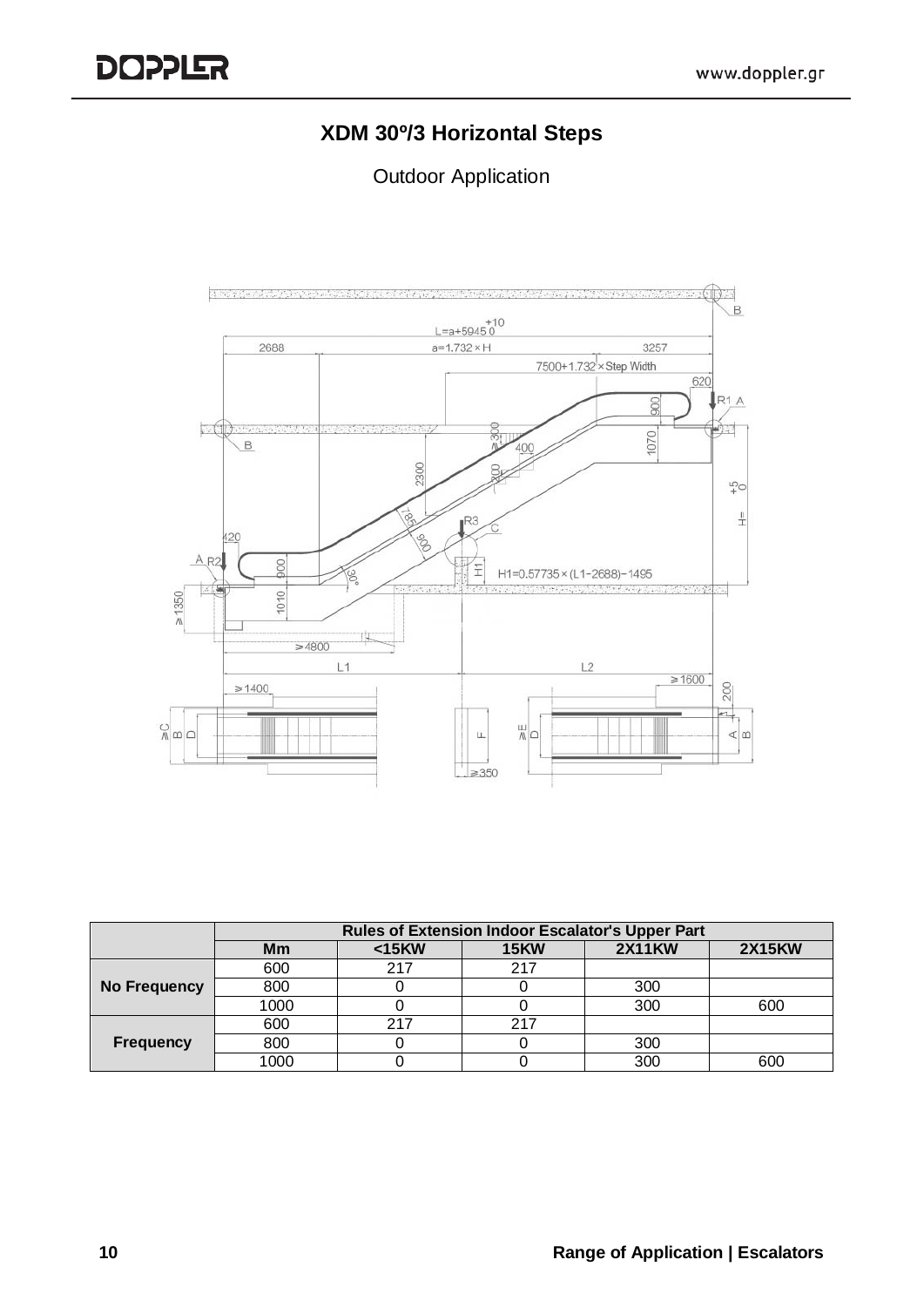#### **XDM 30º/3 Horizontal Steps**

Indoor/Outdoor Application

<span id="page-10-1"></span><span id="page-10-0"></span>

| <b>Specifications</b> |                        |                                 |  |
|-----------------------|------------------------|---------------------------------|--|
|                       |                        | XDM/XCM/XFT30-600K              |  |
|                       | <b>Model</b>           | XDM/XCM/XFT30-800K              |  |
|                       |                        | XDM/XCM/XFT30-1000K             |  |
|                       | <b>Speed</b>           | 0.5 <sub>m</sub> /s             |  |
| <b>Rise</b>           |                        | H<7000mm                        |  |
| <b>Incline</b>        |                        | $30^\circ$                      |  |
| <b>Supporting R1</b>  |                        | ΚN                              |  |
|                       | <b>Supporting R2</b>   | ΚN                              |  |
| Weight                |                        | ΚN                              |  |
| <b>Power</b>          | <b>Power Supply</b>    | Three-phase AC 380V 50HZ        |  |
|                       | <b>Lighting Supply</b> | Single-phase AC power 220V 50HZ |  |

| <b>Standard Specifications &amp; Dimensions</b> |              |                 |                 |                  |
|-------------------------------------------------|--------------|-----------------|-----------------|------------------|
|                                                 | <b>Model</b> | <b>XDM-600K</b> | <b>XDM-800K</b> | <b>XDM-1000K</b> |
| <b>Step Width</b>                               | Α            | 600             | 800             | 1000             |
| <b>Decoration Width</b>                         | B            | 1140            | 1340            | 1540             |
| <b>Opening Width</b>                            | С            | 1200            | 1400            | 1600             |
| <b>Handrail Gap</b>                             |              | 838             | 1038            | 1238             |
| <b>Opening Width</b>                            | F            | 1778            | 1978            | 2178             |
| Length of the                                   |              | 1140            | 1340            | 1540             |
| <b>Support Base</b>                             |              |                 |                 |                  |

| Power Meter (Step width 1000mm, speed 0.5m/s) |             |             |             |
|-----------------------------------------------|-------------|-------------|-------------|
| 5.5KW                                         | 8KW         | <b>11KW</b> | <b>15KW</b> |
| 1.5m≤H≤3.2m                                   | 3.2m≤H≤4.8m | 4.8m≤H≤6.5m | 6.5m≤H≤7m   |

| <b>Reacting Force</b> |                                                                     |                        |                      |  |  |  |
|-----------------------|---------------------------------------------------------------------|------------------------|----------------------|--|--|--|
| <b>Step Width</b>     | 600                                                                 | 800<br>1000            |                      |  |  |  |
| <b>R1 (KN)</b>        | $4.1 \times L2 + 15.5$                                              | $4.5 \times L2 + 16.1$ | $5 \times L2 + 17.5$ |  |  |  |
| <b>R2 (KN)</b>        | $4.1 \times L1 + 7.8$                                               | $4.5 \times L1 + 7.8$  | $5xL1 + 8.5$         |  |  |  |
| <b>R3 (KN)</b>        | $4.5 \times L + 10.5$<br>$5.2$ x L + 11.5<br>$4.25 \times L1 + 9.5$ |                        |                      |  |  |  |
| <b>Remark</b>         | L, L1, L2 in units of m, L1, L2I $\wedge$ F exceeds 14.5m           |                        |                      |  |  |  |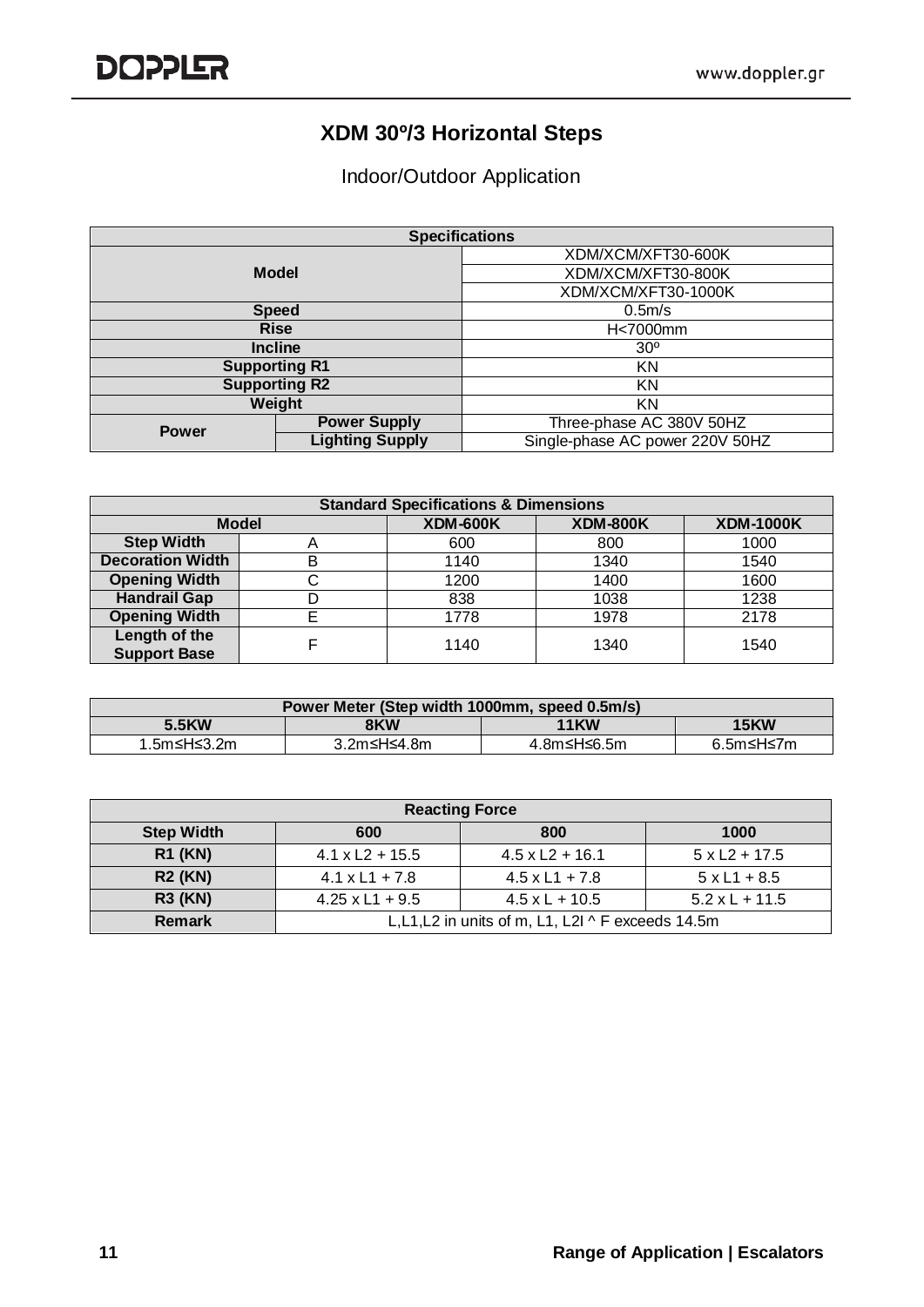## **XDM 35º/2 Horizontal Steps**

Indoor Application

<span id="page-11-1"></span><span id="page-11-0"></span>

|                     | <b>Rules of Extension Indoor Escalator's Upper Part</b> |        |             |               |               |
|---------------------|---------------------------------------------------------|--------|-------------|---------------|---------------|
|                     | mm                                                      | $15KW$ | <b>15KW</b> | <b>2X11KW</b> | <b>2X15KW</b> |
|                     | 600                                                     | 41.    | 417         |               |               |
| <b>No Frequency</b> | 800                                                     |        |             | 500           |               |
|                     | 1000                                                    |        |             | 500           | 800           |
|                     | 600                                                     | 41.    | 417         |               |               |
| <b>Frequency</b>    | 800                                                     |        | 200         | 500           |               |
|                     | 1000                                                    |        |             | 500           | 800           |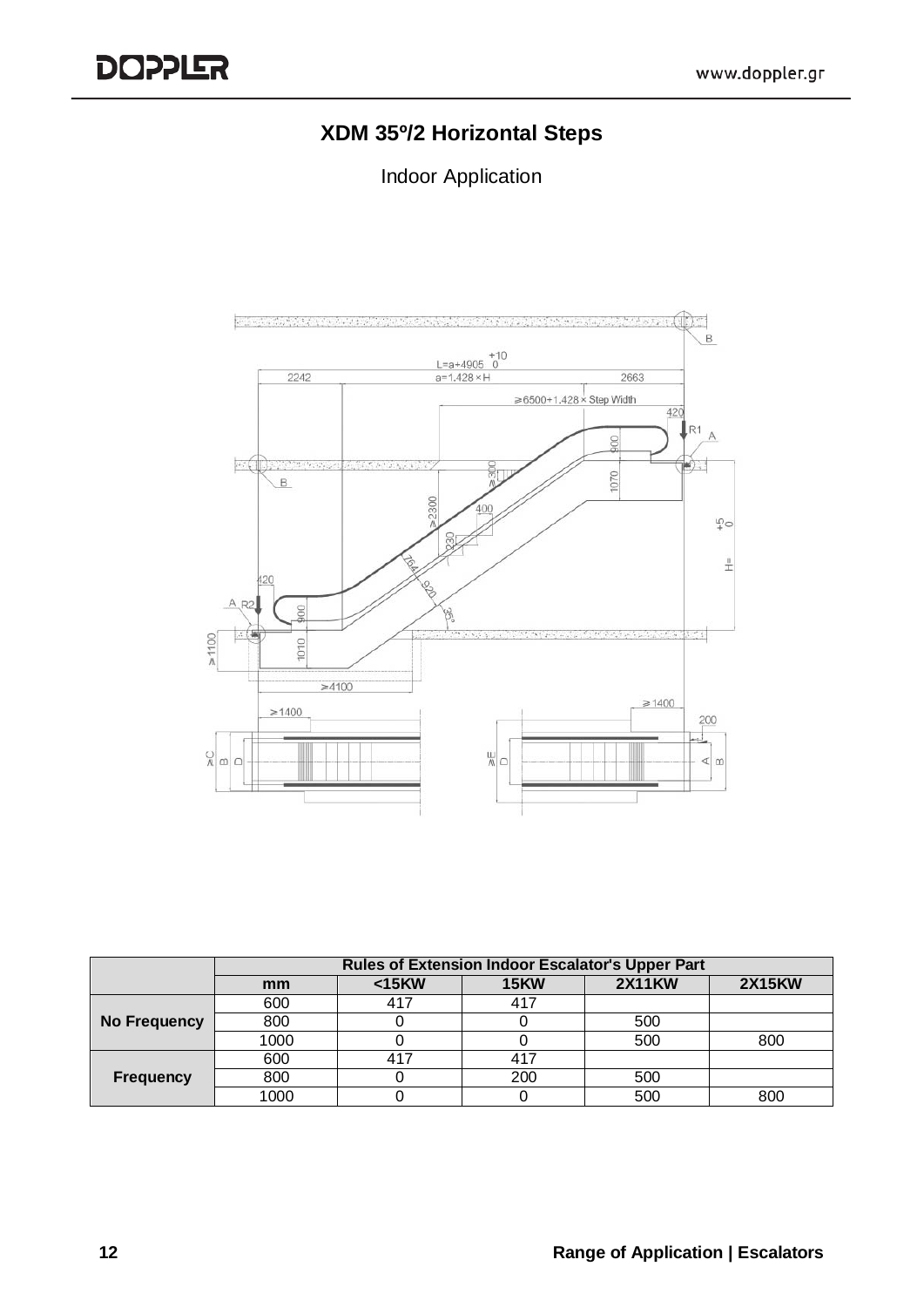#### **XDM 35º/3 Horizontal Steps**

<span id="page-12-1"></span><span id="page-12-0"></span>

|                     | <b>Rules of Extension Indoor Escalator's Upper Part</b> |        |             |               |               |  |
|---------------------|---------------------------------------------------------|--------|-------------|---------------|---------------|--|
|                     | Mm                                                      | $15KW$ | <b>15KW</b> | <b>2X11KW</b> | <b>2X15KW</b> |  |
|                     | 600                                                     | 217    | 217         |               |               |  |
| <b>No Frequency</b> | 800                                                     |        |             | 300           |               |  |
|                     | 1000                                                    |        |             | 300           | 600           |  |
|                     | 600                                                     | 217    | 217         |               |               |  |
| <b>Frequency</b>    | 800                                                     |        |             | 300           |               |  |
|                     | 1000                                                    |        |             | 300           | 600           |  |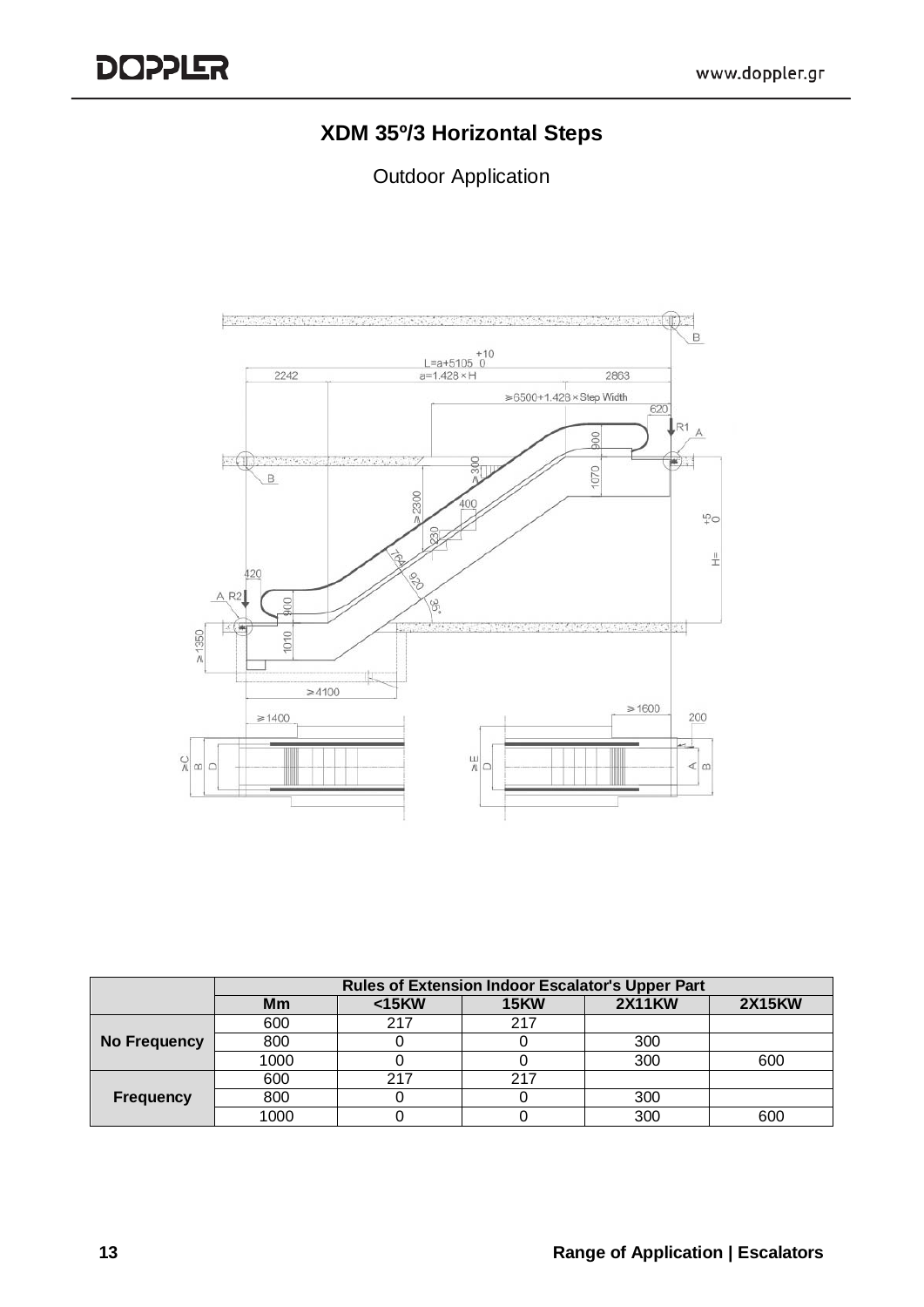#### **XDM 35º/2 Horizontal Steps**

#### Indoor/Outdoor Application

<span id="page-13-1"></span><span id="page-13-0"></span>

|                      | <b>Specifications</b>  |                                 |  |  |
|----------------------|------------------------|---------------------------------|--|--|
| <b>Model</b>         |                        | XDM/XCM/XFT35-600K              |  |  |
|                      |                        | XDM/XCM/XFT35-800K              |  |  |
|                      |                        | XDM/XCM/XFT35-1000K             |  |  |
| <b>Speed</b>         |                        | $0.5m$ /s                       |  |  |
| <b>Rise</b>          |                        | H<6000mm                        |  |  |
| <b>Incline</b>       |                        | $35^\circ$                      |  |  |
| <b>Supporting R1</b> |                        | KN                              |  |  |
|                      | <b>Supporting R2</b>   | KN                              |  |  |
| Weight               |                        | KN                              |  |  |
| <b>Power</b>         | <b>Power Supply</b>    | Three-phase AC 380V 50HZ        |  |  |
|                      | <b>Lighting Supply</b> | Single-phase AC power 220V 50HZ |  |  |

| <b>Standard Specifications &amp; Dimensions</b> |              |                 |                 |                  |
|-------------------------------------------------|--------------|-----------------|-----------------|------------------|
|                                                 | <b>Model</b> | <b>XDM-600K</b> | <b>XDM-800K</b> | <b>XDM-1000K</b> |
| <b>Step Width</b>                               |              | 600             | 800             | 1000             |
| <b>Decoration Width</b>                         | B            | 1140            | 1340            | 1540             |
| <b>Opening Width</b>                            |              | 1200            | 1400            | 1600             |
| <b>Handrail Gap</b>                             |              | 838             | 1038            | 1238             |
| <b>Opening Width</b>                            |              | 1778            | 1978            | 2178             |

| Power Meter (Step width 1000mm, speed 0.5m/s) |             |             |  |
|-----------------------------------------------|-------------|-------------|--|
| 5.5KW<br>8KW<br><b>11KW</b>                   |             |             |  |
| 1.5m≤H≤3.5m                                   | 3.5m≤H≤5.0m | 5.0m≤H≤6.0m |  |

| <b>Reacting Force</b> |                       |                   |                       |               |
|-----------------------|-----------------------|-------------------|-----------------------|---------------|
| <b>Step Width</b>     | 600                   | 800               | 1000                  | <b>Remark</b> |
| <b>R1 (KN)</b>        | $3.5 \times L + 15.5$ | $4 \times L + 17$ | $4.5 \times L + 18.5$ | L unit to $m$ |
| <b>R2 (KN)</b>        | $3.5xL + 10$          | $4 \times 1 + 11$ | $4.5 \times L + 11.5$ |               |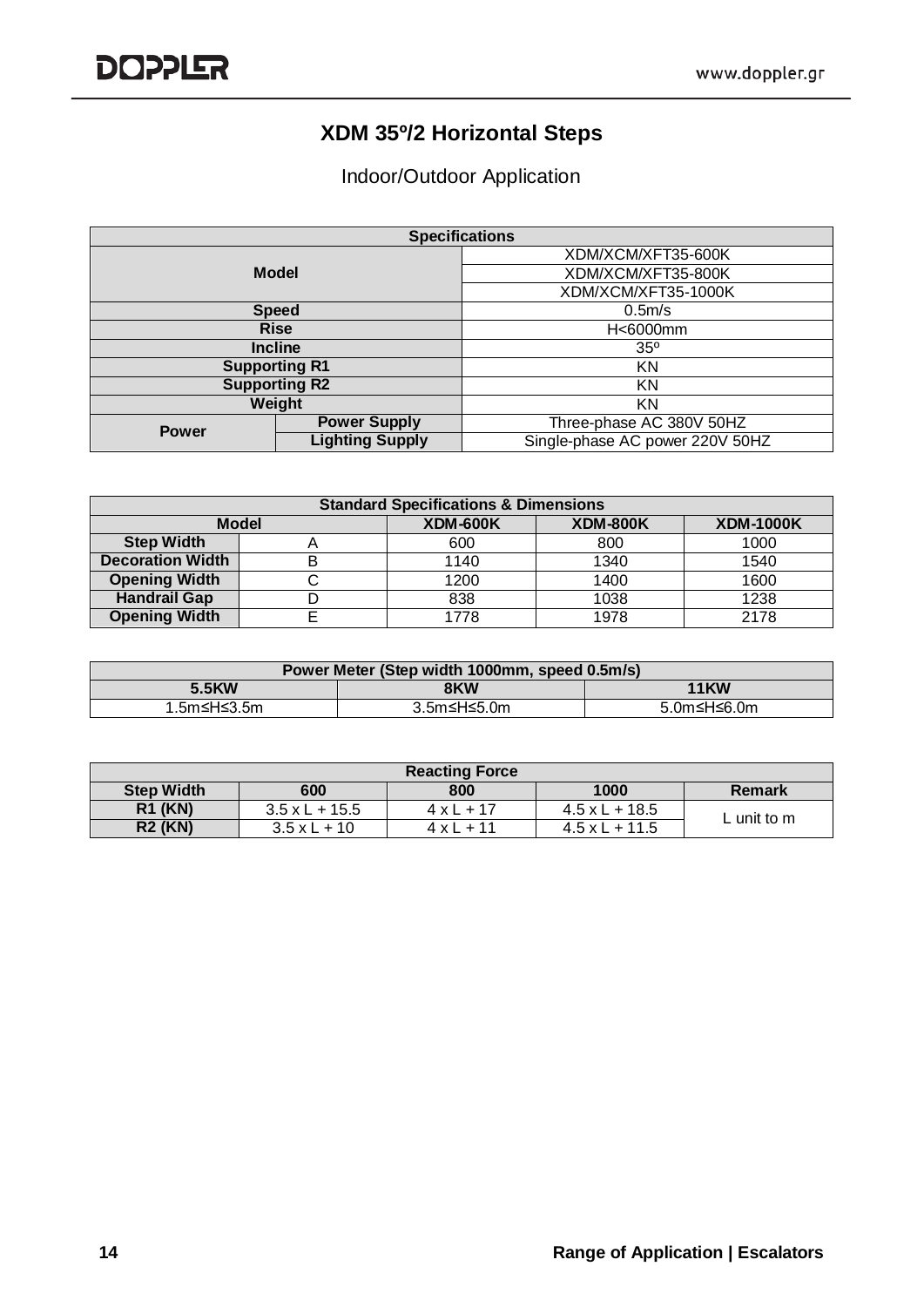# **XDT & XDTF 30º / Heavy Duty**

<span id="page-14-1"></span><span id="page-14-0"></span>

| <b>Standard Specifications &amp; Dimensions</b> |              |                 |                 |                  |
|-------------------------------------------------|--------------|-----------------|-----------------|------------------|
|                                                 | <b>Model</b> | <b>XDM-600K</b> | <b>XDM-800K</b> | <b>XDM-1000K</b> |
| <b>Step Width</b>                               | A            | 600             | 800             | 1000             |
| <b>Decoration Width</b>                         | B            | 1200            | 1400            | 1600             |
| <b>Opening Width</b>                            | ⌒            | 1260            | 1460            | 1660             |
| <b>Handrail Gap</b>                             |              | 838             | 1038            | 1238             |
| <b>Opening Width</b>                            |              | 1910            | 2110            | 2310             |
| Length of the<br><b>Support Base</b>            |              | 1200            | 1400            | 1600             |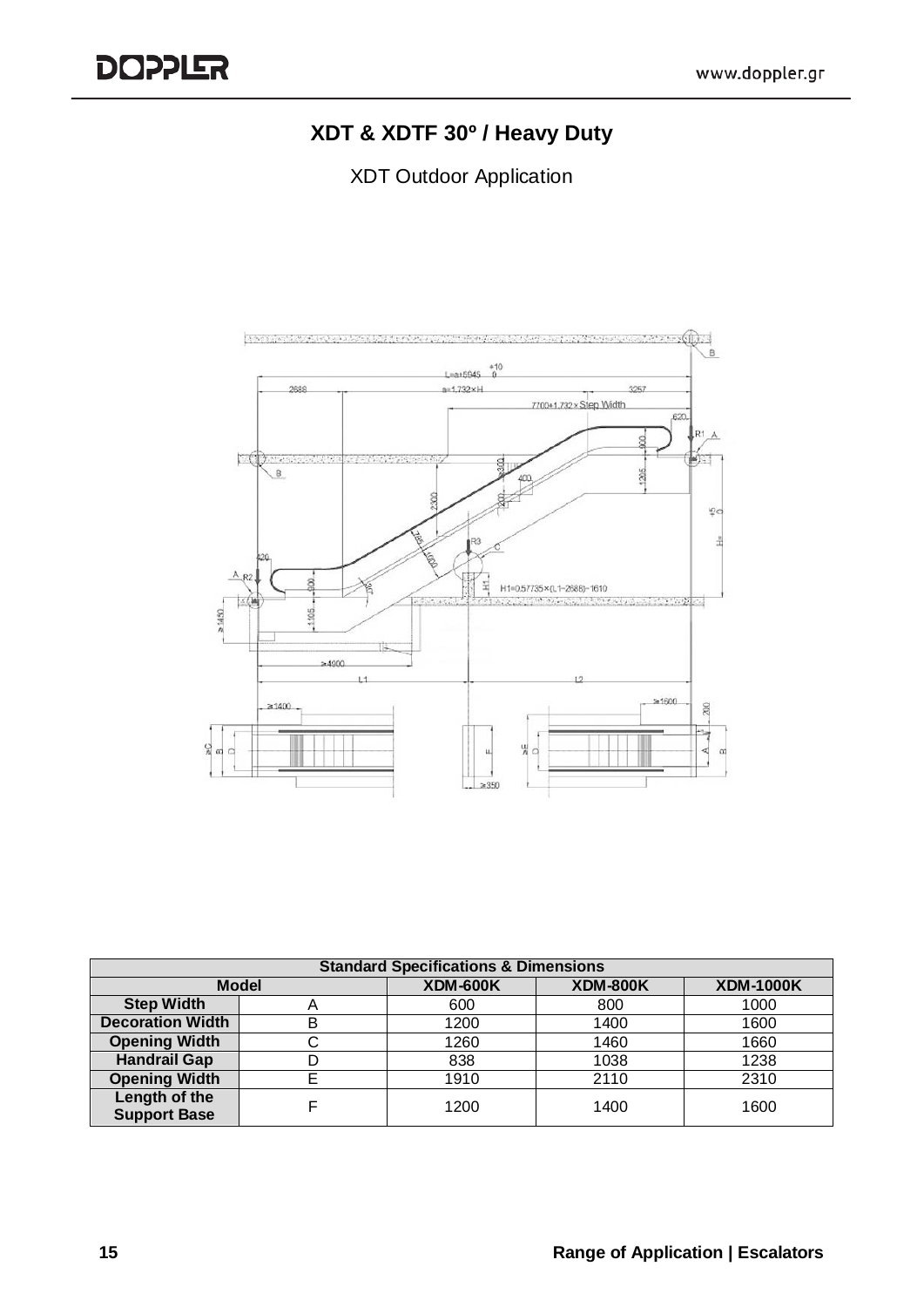# **XDT & XDTF 30º / Heavy Duty**

XDTF Outdoor Application

<span id="page-15-1"></span><span id="page-15-0"></span>

| <b>Standard Specifications &amp; Dimensions</b> |              |                 |                 |                  |
|-------------------------------------------------|--------------|-----------------|-----------------|------------------|
|                                                 | <b>Model</b> | <b>XDM-600K</b> | <b>XDM-800K</b> | <b>XDM-1000K</b> |
| <b>Step Width</b>                               | A            | 600             | 800             | 1000             |
| <b>Decoration Width</b>                         | Β            | 1200            | 1400            | 1600             |
| <b>Opening Width</b>                            |              | 1260            | 1460            | 1660             |
| <b>Handrail Gap</b>                             |              | 910             | 11108           | 1310             |
| <b>Opening Width</b>                            |              | 1910            | 2110            | 2310             |
| Length of the                                   |              | 1200            | 1400            | 1600             |
| <b>Support Base</b>                             |              |                 |                 |                  |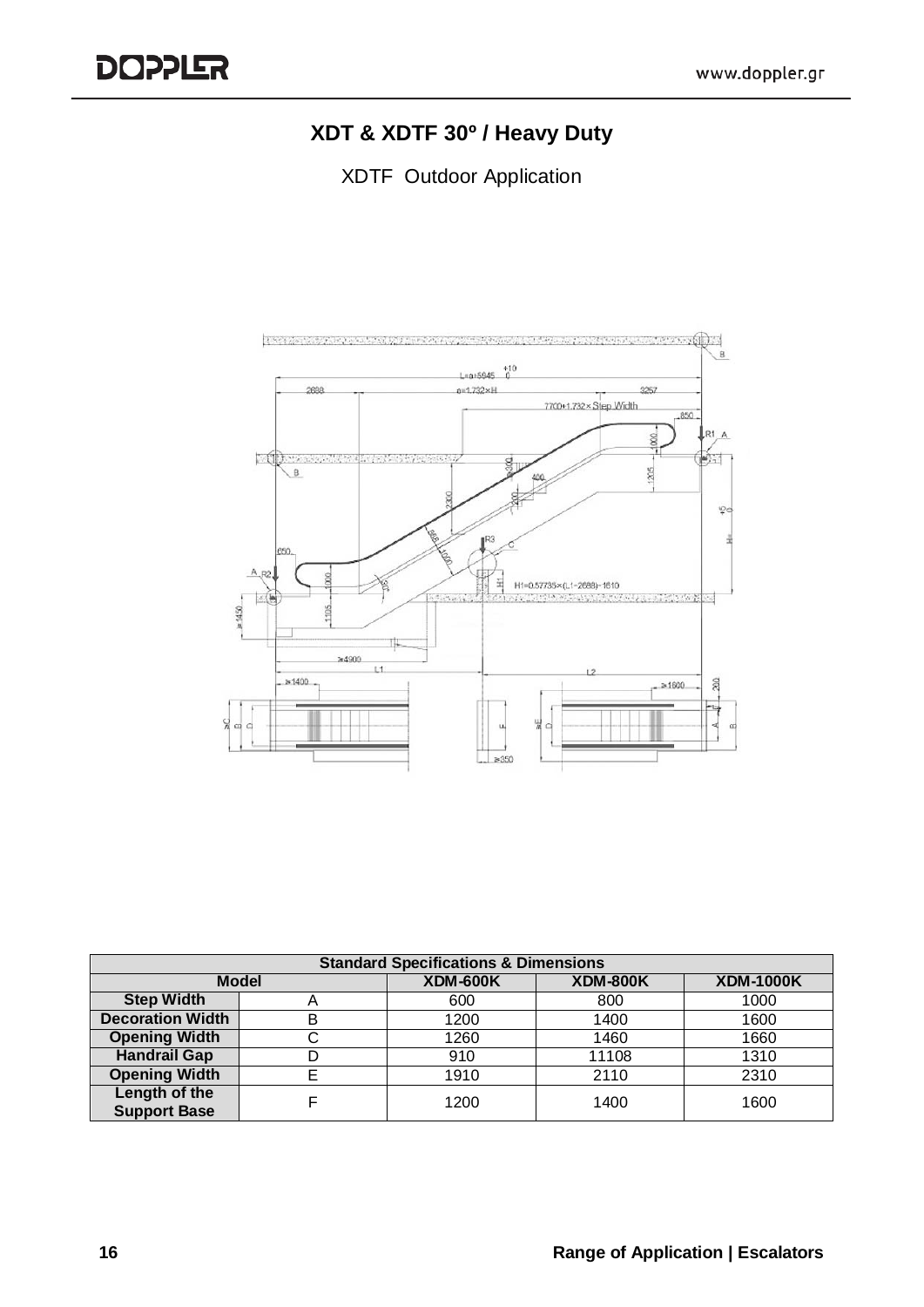## **XDT & XDTF 30º / Heavy Duty**

<span id="page-16-1"></span><span id="page-16-0"></span>

|                      | <b>Specifications</b>  |                                      |  |
|----------------------|------------------------|--------------------------------------|--|
| <b>Model</b>         |                        | XDT30-600M/XDT30-800M/XDT30-1000M    |  |
|                      |                        | XDTF30-600M/XDTF30-800M/XDTF30-1000M |  |
|                      | <b>Speed</b>           | $0.5m$ /s                            |  |
| <b>Rise</b>          |                        | XDT30:H≤ 12000mm                     |  |
|                      |                        | XDTF30:H≤ 12000mm                    |  |
| <b>Incline</b>       |                        | $30^\circ$                           |  |
| <b>Supporting R1</b> |                        | ΚN                                   |  |
|                      | <b>Supporting R2</b>   | ΚN                                   |  |
|                      | <b>Supporting R3</b>   | ΚN                                   |  |
| Weight               |                        | ΚN                                   |  |
| <b>Power</b>         | <b>Power Supply</b>    | Three-phase AC 380V 50HZ             |  |
|                      | <b>Lighting Supply</b> | Single-phase AC power 220V 50HZ      |  |

| Power Meter (Step width 1000mm, speed 0.5m/s)         |                      |                                                                                                                                 |                                                                                           |                                                         |  |
|-------------------------------------------------------|----------------------|---------------------------------------------------------------------------------------------------------------------------------|-------------------------------------------------------------------------------------------|---------------------------------------------------------|--|
| 2x11KW<br>8KW<br>2x15KW<br><b>11KW</b><br><b>15KW</b> |                      |                                                                                                                                 |                                                                                           |                                                         |  |
| 1.5m≤H≤3.2m                                           | $3.2m < H \leq 4.8m$ | 4.8m <h≤6.5m< td=""><td>6.5m<h≤7m< td=""><td>11.5m<h≤12m<br>11.5m<h≤16m< td=""></h≤16m<></h≤12m<br></td></h≤7m<></td></h≤6.5m<> | 6.5m <h≤7m< td=""><td>11.5m<h≤12m<br>11.5m<h≤16m< td=""></h≤16m<></h≤12m<br></td></h≤7m<> | 11.5m <h≤12m<br>11.5m<h≤16m< td=""></h≤16m<></h≤12m<br> |  |

| <b>Reacting Force</b> |                                                           |                        |                      |  |  |  |  |
|-----------------------|-----------------------------------------------------------|------------------------|----------------------|--|--|--|--|
| <b>Step Width</b>     | 800<br>600<br>1000                                        |                        |                      |  |  |  |  |
| <b>R1 (KN)</b>        | $4.1 \times L2 + 15.5$                                    | $4.5 \times L2 + 16.1$ | $5 \times L2 + 17.5$ |  |  |  |  |
| <b>R2 (KN)</b>        | $4.1 \times L1 + 7.8$                                     | $4.5 \times 11 + 7.8$  | $5xL1 + 8.5$         |  |  |  |  |
| <b>R3 (KN)</b>        | $4.25 \times L + 9.5$<br>$4.5xL + 10.5$<br>$5.2xL + 11.5$ |                        |                      |  |  |  |  |
| <b>Remark</b>         | L, L1, L2 in units of m, L1, L2I $\wedge$ F exceeds 14.5m |                        |                      |  |  |  |  |

|                  | <b>Rules of Extension Indoor Escalator's Upper Part</b> |        |             |               |               |
|------------------|---------------------------------------------------------|--------|-------------|---------------|---------------|
|                  | Mm                                                      | $15KW$ | <b>15KW</b> | <b>2X11KW</b> | <b>2X15KW</b> |
|                  | 600                                                     | 217    | 217         |               |               |
| No Frequency     | 800                                                     |        |             | 300           |               |
|                  | 1000                                                    |        |             | 300           | 600           |
|                  | 600                                                     | 217    | 217         |               |               |
| <b>Frequency</b> | 800                                                     |        |             | 300           |               |
|                  | 1000                                                    |        |             | 300           | 600           |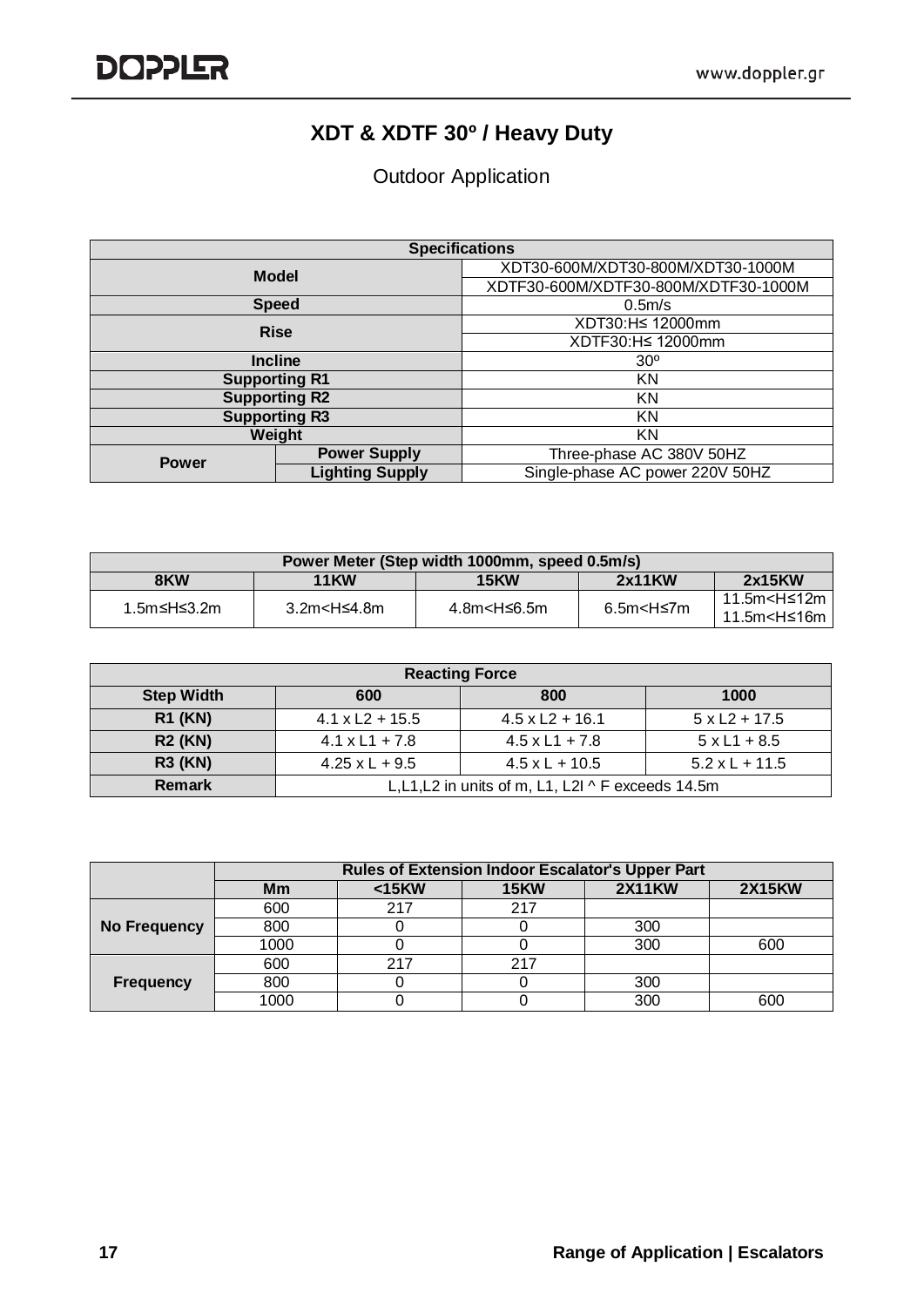# **XDW 30º / Heavy Duty**

<span id="page-17-1"></span><span id="page-17-0"></span>Big R Ramp/ Outdoor Application



| Power Meter XDW (Step width 1000mm, speed 0.5m/s) |                        |                               |                           |  |
|---------------------------------------------------|------------------------|-------------------------------|---------------------------|--|
| 8KW                                               | 11KW                   | <b>15KW</b>                   | <b>18.5KW</b>             |  |
| $3.0 \leq H \leq 4.0$ m                           | $4.0 \leq H \leq 5.2m$ | $5.2 \leq H \leq 7.2$ m       | $7.2 \leq H \leq 9.0$ m   |  |
| 2x11KN                                            | 2x15KW                 | 2x18.5KW                      | 2x22KN                    |  |
| $9.0 \leq H \leq 10.8$ m                          | $10.8$ ≤ H ≤ 14.5m     | $14.5 \leq H \leq 4 = 18.0$ m | $18.0 \leq H \leq 22.0$ m |  |
| 2x30KW                                            |                        |                               |                           |  |
| $22.0 \leq H \leq 30.0$ m                         |                        |                               |                           |  |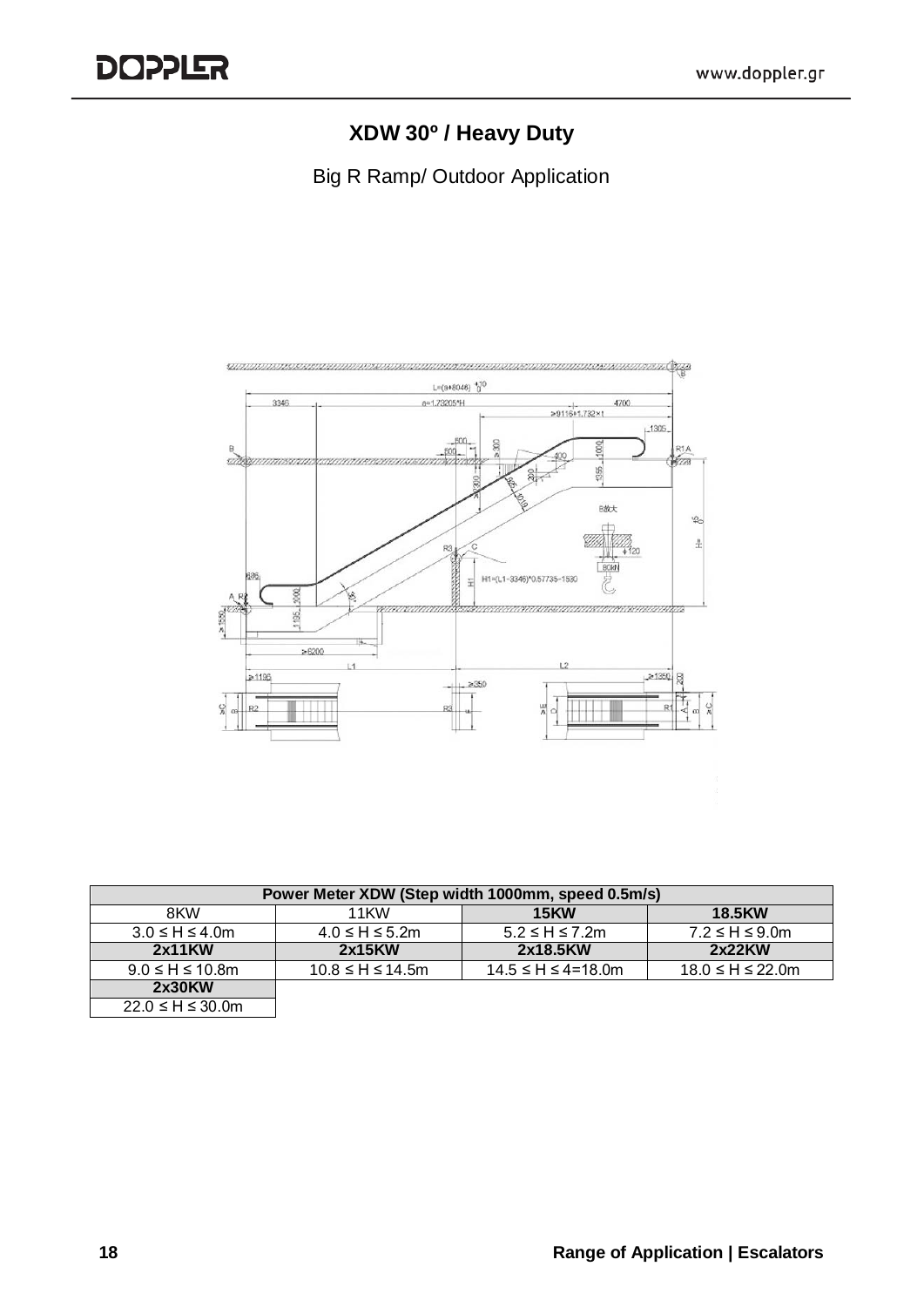# **XDW 30º / Heavy Duty**

Small R Ramp/ Outdoor Application

<span id="page-18-1"></span><span id="page-18-0"></span>

| Power Meter XDW (Step width 1000mm, speed 0.5m/s)  |                           |                         |                         |  |
|----------------------------------------------------|---------------------------|-------------------------|-------------------------|--|
| <b>15KW</b><br><b>11KW</b><br><b>18.5KW</b><br>8KW |                           |                         |                         |  |
| $3.0 \leq H \leq 4.0$ m                            | $4.0 \leq H \leq 5.2$ m   | $5.2 \leq H \leq 7.2$ m | $7.2 \leq H \leq 9.0$ m |  |
| 2x11KW                                             | 2x15KW                    |                         |                         |  |
| $9.0 \leq H \leq 10.8$ m                           | $10.8 \leq H \leq 12.0$ m |                         |                         |  |